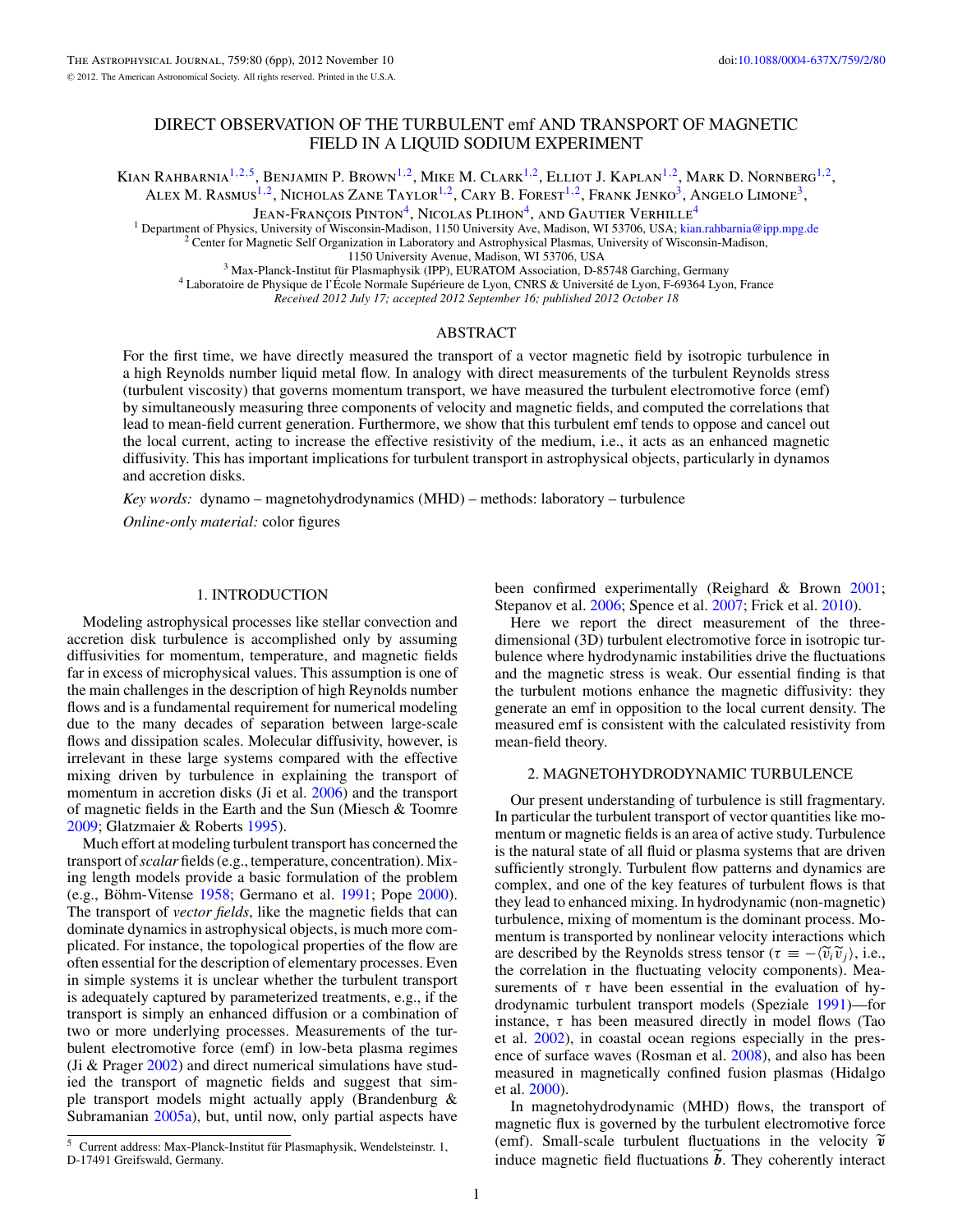<span id="page-1-0"></span>

**Figure 1.** Madison Dynamo Experiment (MDE). (a) Picture of experimental device and schematic with important features and main diagnostics labeled. (b) Three example time traces from an experimental run for the radial flow (top), longitudinal magnetic field (center), and latitudinal turbulent emf (bottom). Mean values and standard deviations are indicated.

(A color version of this figure is available in the online journal.)

to produce, on average, an emf  $\mathcal{E}$ ,

$$
\mathcal{E} \equiv \langle \widetilde{\mathbf{v}} \times \widetilde{\mathbf{b}} \rangle. \tag{1}
$$

It is this turbulent emf that we study in our experiment by measuring  $\tilde{v}$  and *b* directly.  $\mathcal{E}$  affects the large-scale fields in the induction equation

$$
\frac{\partial \langle \mathbf{B} \rangle}{\partial t} = \nabla \times (\langle \mathbf{V} \rangle \times \langle \mathbf{B} \rangle + \mathcal{E}) + \frac{\eta}{\mu_0} \nabla^2 \langle \mathbf{B} \rangle, \tag{2}
$$

where  $\langle \cdot \rangle$  denote either a time average or a spatial average, and  $\langle V \rangle$ ,  $\langle B \rangle$  are the mean components of the flow and magnetic field,  $\tilde{v}$ ,  $b$  represent the fluctuating parts of flow and field,  $\eta$ is the resistivity, and  $\mu_0$  the vacuum permeability. In analogy with the turbulent eddy viscosity models developed for simple hydrodynamic turbulence, the so-called mean-field theory of MHD turbulence (Blackman & Field [2002;](#page-4-0) Brandenburg & Subramanian  $2005b$ ; Rädler & Stepanov  $2006$ ) has proposed closure models in which  $\mathcal E$  is related to the large-scale magnetic field and its derivative. For isotropic, homogeneous, helical turbulence,  $\mathcal E$  is expressed as

$$
\mathcal{E} = \alpha \langle \mathbf{B} \rangle - \beta \mu_0 \langle \mathbf{J} \rangle \tag{3}
$$

with  $\alpha$ ,  $\beta$  transport coefficients related to the statistical properties of the turbulent flow. This simple parameterization leads to very mathematically efficient models of astrophysical dynamos (Ruzmaikin et al. [1989\)](#page-5-0). The *α* contribution is often attributed to the stretching and twisting of magnetic fields lines (Pétrélis et al.  $2003$ ). The  $\beta$  contribution corresponds to an enhanced magnetic diffusion, analogous to the eddy viscosity in hydrodynamic turbulence. In the idealized framework of homogeneous and isotropic fluctuations,  $\beta$  is a scalar quantity which can be expressed as  $\beta \approx \tilde{v}^2 \tau_{\text{corr}}/3 \sim \tilde{v}\ell/3$ , where  $\tau_{\text{corr}}$  is the autocorrelation time of the velocity fluctuations and we have defined a correlation length  $\ell = \tilde{v} \tau_{corr}$ . Introducing the magnetic Reynolds number Rm<sub>turb</sub>  $\approx \mu_0 \tilde{v} \ell / \eta$  of the fluctuations, the net magnetic resistivity is obtained from Equation (2) as  $\eta_{\text{turb}} \sim \eta (1 + R m_{\text{turb}})$ . Compared to laboratory experiments in astrophysical systems,  $Rm_{turb} \gg 1$  is usually enormous, and very large magnetic resistivities are expected. When applied to dynamo generation in the context of mean-field models, this enhanced resistivity may inhibit the magnetic field generation. It may be balanced by the *α* term (here mainly related to the flow helicity) which corresponds to a current generation in the direction of the background, large-scale, magnetic field—it is controversial in very turbulent systems (Hughes & Cattaneo [2008;](#page-4-0) Käpylä et al. [2009;](#page-4-0) Hughes et al. [2011;](#page-4-0) Blackman & Field [2002\)](#page-4-0), in part due to a strong predicted quenching as dynamos transition from unmagnetized to magnetized states. Whatever the magnitude of the *α*-effect is, the existence and characterization of the *β*-effect and an enhanced resistivity  $\eta_{\text{turb}}$  is essential as it greatly increases the transport of magnetic fields. It is addressed here using the liquid sodium Madison Dynamo Experiment (MDE; shown in Figure 1) and related numerical modeling.

### 3. THE MADISON DYNAMO EXPERIMENT AND DIAGNOSTICS

MDE studies the role of turbulent magnetohydrodynamic processes in the onset conditions for magnetic field growth. Several laboratory experiments have generated self-sustained dynamos in turbulent flows either strongly constrained in geometry (Gailitis et al. [2001\)](#page-4-0) or using ferromagnetic boundaries (Verhille et al. [2010\)](#page-5-0). In many natural astrophysical and geophysical systems, like our Sun (Miesch & Toomre [2009\)](#page-4-0), other stars (Brown et al. [2010\)](#page-4-0), or Earth's core (Kageyama et al. [2008\)](#page-4-0), the underlying flows are unconstrained. Very high Reynolds numbers and strong shear in the flow of MDE lead to vigorous turbulence. Measurements using water in a similar apparatus show that, at smaller scales, the turbulence is locally isotropic and homogenous (Nornberg et al. [2006\)](#page-4-0), while at large scale it has strong poloidal and toroidal circulation (Dudley & James [1989\)](#page-4-0). The experiment is operated in a regime where the magnetic field plays a limited role in the fluid dynamics and any back-reaction of the magnetic field on the flow can be neglected (Nornberg et al. [2006\)](#page-4-0). Within this kinematic regime the magnetic field can be considered as a passive vector transported by the turbulent flow. In the case of strong growing magnetic fields, the back-reaction can no longer be neglected and simple parameterization models, like Equation (3), no longer apply. Although the measurement technique for observing the turbulent emf, which is used for the present studies, is still valid, the interpretation of the results requires more complex models (Bhattacharjee & Yuan [1995\)](#page-4-0). Nevertheless the kinematic approach covers most important basic features in many astrophysical systems (Brandenburg & Subramanian [2005a;](#page-4-0) Ruzmaikin et al. [1989\)](#page-5-0).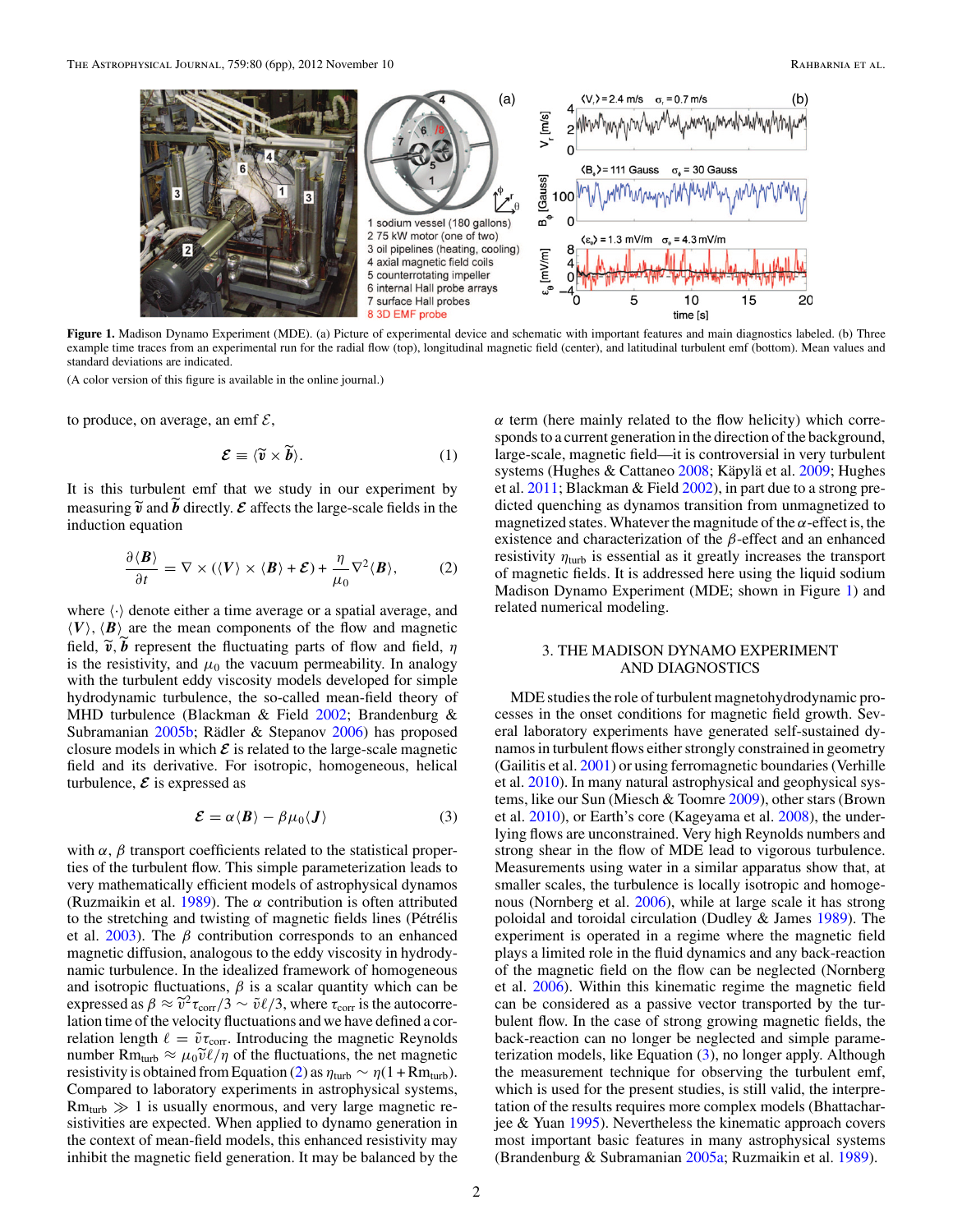<span id="page-2-0"></span>

**Figure 2.** Picture and schematic of the newly designed 3D emf probe. (A color version of this figure is available in the online journal.)

For the first time it is possible to directly observe all three components of the turbulent emf at a local position in the experiment. The probe used for direct measurements of the local turbulent emf (in the following paragraphs called the 3D emf probe) is based on a miniaturization (Noskov et al. [2009\)](#page-4-0) of the well-known principles for velocity measurements in liquid metals by Ricou & Vives [\(1982\)](#page-5-0). Compared to probes that have been used in other experiments (Noskov et al. [2009;](#page-4-0) Ricou & Vives [1982;](#page-5-0) von Weissenfluh [1985\)](#page-5-0), our newly designed 3D emf probe, which will be described in detail in the following two paragraphs, combines a 3D velocity component measurement with a simultaneous measurement of all three magnetic components.

For each of the three directions of the velocity, radial *r*, latitudinal *θ*, and longitudinal  $φ$ , the potential difference between two silver-coated copper electrodes which hold a small NdFeB permanent magnet (size:  $2 \times 2 \times 10$  mm<sup>3</sup>, surface field: 0.2 T) in between, is measured simultaneously (Figure 2). Due to the strong local magnetic field of the permanent magnet  $B<sup>pm</sup>$ , which is two orders of magnitude higher than the background field, the potential difference  $\Phi = \int_{P_2}^{P_1} (V^{\text{meas}} \times B^{\text{pm}}) \cdot dI$  yields a direct measurement of the fluctuations and time-averaged mean values of the flow components (von Weissenfluh [1985;](#page-5-0) Noskov et al. [2009\)](#page-4-0)  $V^{\text{meas}} = \langle V \rangle + \tilde{v}$  for frequencies smaller than the system-based cutoff frequency  $f_{cs} \gg 1/(\mu_0 \sigma d^2)$  (Noskov et al. [2009\)](#page-4-0). Here  $f_{cs} \approx 80$  kHz with  $d = 1$  mm, which is a typical length for changes of the strong local magnetic field given by the size of the permanent magnets used. Compared to alternative methods for flow measurements in liquid metals (e.g., applying strong global magnetic fields, where the relationship between the measured potential and flow becomes uncertain, imposing a local magnetic field with a permanent magnet yields a direct approximation of  $f_{\rm cs}$  which, for the present work, is well above the relevant driving frequencies in the flow (Reuter et al. [2011\)](#page-4-0). *P*1 and *P*2 are the positions of the two electrodes and their distance is  $l = 3$  mm. As in the hot wire technique, the distance between the electrodes sets the spatial resolution of the measurement, which leads to a cutoff frequency (Bolonov et al. [1976\)](#page-4-0) of  $f_{\text{co}} = 1.5F(R/l)^{(2/3)} \approx 0.14-1.4$ kHz with the rotation frequency of motors  $F = 3-30$  Hz and the radius of the sphere  $R = 0.5$  m.  $f_{\text{co}}$  is still about 1–2 orders of magnitude higher than typical driving frequencies in

the flow. The measured potential differences are amplified with an amplifier type AM502 and processed by 16-bit digitizers on PC-based data acquisition cards with a sample rate of 1 kHz per channel. The signal-to-noise ratio of the velocity measurements is  $S/N_V \approx 10^2$ . The time-resolved signals are filtered by a standard second-order Butterworth filter at 15 Hz and the resulting mean velocities are averaged over the length of the electrode.

The tip of the 3D emf probe also holds a set of magnetic Hall sensors (4 cm away from the latitudinal and longitudinal electrodes; Figure 2), which measure the 3D mean and fluctuating parts of the magnetic field  $\boldsymbol{B}^{\text{meas}} = \langle \boldsymbol{B} \rangle + \tilde{\boldsymbol{b}}$ . These Hall sensors are far enough from the probe tip to neglect the induced field due to the advection of the magnetic field of the small permanent magnet, but well within the magnetic diffusion length of about 10 cm (Nornberg et al. [2006\)](#page-4-0). The signal-to-noise ratio of the magnetic measurements is  $S/N_B \approx 10^4$ . Simultaneous measurements of  $\tilde{v}$  and  $b$  allow us to obtain the local turbulent emf directly.

In addition to the single 3D emf probe described above, magnetic fields *B* in MDE are measured by about 300 Hall sensors inside and on the surface of the experiment. Their positions can be seen in Figure  $1(a)$  $1(a)$ . To determine the local current density  $\langle J \rangle$  the derivatives of  $\langle B \rangle$  are needed. In an axisymmetric spherical geometry it is common to convert the magnetic and velocity fields from a spatial domain to a spectral domain by decomposing them into vector spherical harmonics (Dudley & James [1989\)](#page-4-0) represented by

$$
\mathbf{B}(r,\theta,\phi) = \sum_{i} \nabla \times \nabla \times S_i(r) Y_{\ell_i}^{m_i}(\theta,\phi) \mathbf{r} \n+ \nabla \times T_i(r) Y_{\ell_i}^{m_i}(\theta,\phi) \mathbf{r}.
$$
\n(4)

 $\mathbf{B}(r,\theta,\phi)$  expands in poloidal and toroidal vector fields,  $S_i(r)$ and  $T_i(r)$ , with  $Y_{\ell_i}^{m_i}(\theta, \phi)$  being spectral harmonics, where *l* and *m* describe the latitudinal and longitudinal mode number, respectively. The measured fields are used to constrain radial profiles of  $S_i(r)$  and  $T_i(r)$  that are approximated by low-order splines in radius. The reconstructions are truncated to a spectral resolution of  $l = 7$ . The geometry is found experimentally to be statistically axisymmetric; thus only  $m = 0$  harmonics are used. From Equation (4) the current is found as

$$
\langle \mathbf{J} \rangle = -\nabla \times \nabla^2 S \mathbf{r} + \nabla \times \nabla \times T \mathbf{r}.
$$
 (5)

In addition  $\langle B \rangle$  can be directly computed from the kinematic response of the system to an externally applied magnetic field, assuming that the velocity field is known and that the turbulent emf is a small correction. The predicted  $\langle \boldsymbol{B} \rangle$  from the kinematic calculation is also consistent with the Hall probe measurements.

#### 4. DIRECT MEASUREMENTS OF THE TURBULENT emf

Figure [1\(](#page-1-0)b) shows three example time traces for the radial flow (top), longitudinal magnetic field (center), and latitudinal turbulent emf (bottom). The data were taken with an externally applied axial dipole field of 50 G at  $Rm^{tip} = 160$  (i.e., the maximal Rm given at the tip of the impeller). The corresponding mean values (time-averaged over 60 s) and standard deviations are given next to each time trace. The correlation of the fluctuating flow and magnetic field yields the turbulent emf directly. The component of the turbulent emf depicted is averaged by using the magnetic diffusion time  $\tau_{\sigma} = \mu_0 \sigma R^2 \approx 3$  s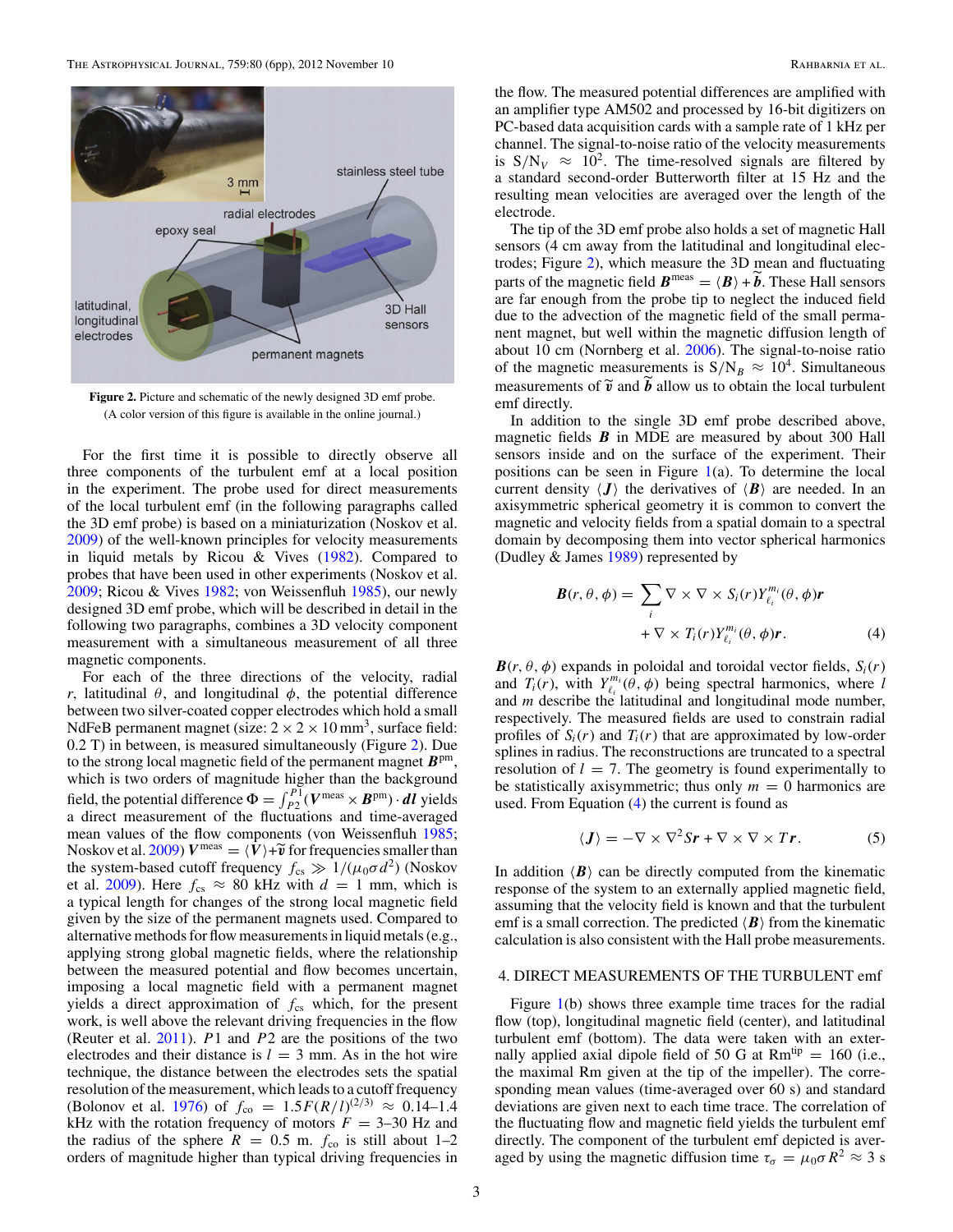<span id="page-3-0"></span>

**Figure 3.** Turbulent emf. (a) Angle of the unit vector of the turbulent emf *E* with respect to the current  $\langle J \rangle$  (solid line) and the magnetic field  $\langle B \rangle$  (dashed line). (b) Three-dimensional view of the unit vectors  $\mathcal{E}$  (red),  $\langle \mathbf{J} \rangle$  (black),  $\langle \mathbf{B} \rangle$ (blue), and the result of a fully turbulent numerical simulation  $\mathcal{E}^{\text{sim}}$  (light red). (A color version of this figure is available in the online journal.)

(thick black line in  $\mathcal{E}_{\theta}$ ) as the smoothing parameter. All three signals show high fluctuation level compared to the mean values, i.e.,  $\sigma_r / \langle V_r \rangle \approx \sigma_\phi / \langle B_\phi \rangle \approx 30\%$  for the radial velocity and longitudinal magnetic field components shown. In the case of the latitudinal component of the emf  $\mathcal{E}_{\theta}$ , the fluctuations are almost 3.5 times higher compared to the mean value. Similar very strong turbulent fluctuations and small non-zero mean values are also found for the two remaining components  $\mathcal{E}_r$ ,  $\mathcal{E}_\phi$  (not shown here).

A turbulent emf had previously been inferred from the meanfield response to applied seed fields in MDE. A combined analysis of magnetic data, taken in MDE, and laser Doppler velocimetry data, recorded in a similarly sized water experiment, yielded an estimate of *E* which was of the same order of magnitude as the mean flow induction  $\langle V \rangle \times \langle B \rangle$  (Spence et al. [2007\)](#page-5-0). There was strong evidence that velocity fluctuations generating  $\mathcal E$  occurred at the system scale. In the situation studied experimentally here, the system-scale fluctuations have been strongly reduced by introduction of an equatorial baffle (Kaplan et al. [2011\)](#page-4-0). The equatorial baffle reduces the amplitude of the largest-scale turbulent eddies, but it also now provides the scale separation needed for the mean-field ansatz used in Equation [\(3\)](#page-1-0) to describe the role of turbulent fluctuations. With the 3D emf probe all three components of  $V$ *, B*, and  $E$ are now directly measured. The ratio  $\langle V \rangle \times \langle B \rangle / \mathcal{E} \gtrsim 10$  for  $0 < Rm^{tip} < 160$  confirms that the turbulent emf is more than an order of magnitude smaller compared to the mean-field emf after installing the equatorial baffle.

**Table 1** The Measured Values of  $\tilde{v}$ ,  $\tau_{\text{corr}}$ ,  $\beta$ , and  $\alpha^{\text{fit}}$  for Different Rm<sup>tip</sup> used in Figure [4\(](#page-4-0)a) to Calculate the Corresponding Terms of Equation [\(3\)](#page-1-0)

| $Rm^{tip}$ | $\widetilde{v}$ | $\tau_{\rm corr}$ |                | $\alpha$ <sup>fit</sup> |
|------------|-----------------|-------------------|----------------|-------------------------|
|            | $(m s^{-1})$    | (s)               | $(m^2 s^{-1})$ | $(m s^{-1})$            |
| 60         | 0.55            | 0.025             | 0.002          | $-0.029$                |
| 100        | 0.82            | 0.047             | 0.01           | $-0.031$                |
| 140        | 1.34            | 0.037             | 0.02           | $-0.034$                |
| 160        | 1.74            | 0.032             | 0.03           | $-0.048$                |

#### 5. ENHANCED TRANSPORT BY TURBULENCE

Figure  $3(a)$  shows the angle between the unit vector of the turbulent emf with respect to the unit vector of the magnetic field  $\angle(\mathcal{E}, {\langle \mathbf{B} \rangle})$  (dashed line) as well as with respect to the unit vector of the corresponding local current  $\angle(\mathcal{E}, \langle \mathbf{J} \rangle)$  (solid line), where  $\langle J \rangle$  is obtained from Equation [\(5\)](#page-2-0). With increasing Rm<sup>tip</sup>,  $\mathcal E$  becomes almost orthogonal to  $\langle B \rangle$  and anti-parallel to  $\langle J \rangle$ . The 3D vector diagram in Figure 3(b) (shown for  $Rm^{tip} = 140$ ) indicates that the measured turbulent emf  $\mathcal E$ (thick red arrow) almost entirely describes a vector anti-parallel to  $\langle J \rangle$  (black arrow). The figure also includes the results of a numerical simulation,  $\mathcal{E}^{\text{sim}}$  (thin light red arrow), in which the turbulent emf is computed using a parallelized version of the magnetohydrodynamic DYNAMO code (Reuter et al. [2011\)](#page-4-0), which solves numerically the induction equation and Navier–Stokes equation in an incompressible electrically conducting fluid including magnetic diffusivity. An accurate numerical copy of the two counter-rotating impellers, as used in MDE, generates a similar two-vortex flow collinear to the motor axis. The numerical simulations are done at  $Rm = 40$  and dipolar seed fields of 20 G. Time traces of the magnetic and velocity fluctuations are given at the position of the 3D emf probe. The turbulent emf *<sup>E</sup>*sim,

$$
\mathcal{E}^{\text{sim}} \equiv \langle \widetilde{\mathbf{v}}^{\text{sim}} \times \widetilde{\mathbf{b}}^{\text{sim}} \rangle, \tag{6}
$$

as depicted in Figure  $3(b)$ , is obtained by using the same techniques as for the experimental data. Considering that the fluid Reynolds number for the simulations (Re  $\leq$  2000) is several orders of magnitude lower compared to MDE (Re  $\approx$  $10<sup>7</sup>$ ), it is remarkable that the resulting simulated turbulent emf  $\mathcal{E}^{\text{sim}}$  aligns well with the measured one. Hence, measurement and numerical simulation clearly show that the turbulent emf, in the kinematic regime considered, is dominated by the second term on the right-hand side of Equation [\(3\)](#page-1-0), which describes the *β*-effect.

This conclusion is also confirmed quantitatively. The directly measured velocity fluctuations  $\tilde{v}$  and autocorrelation times  $\tau_{corr}$ give  $\beta = \tilde{v}^2 \tau_{\text{corr}}/3$  for different Rm<sup>tip</sup> (Table 1). Together with the current determined from the magnetic reconstruction, one can compute the diffusive term  $\beta\mu_0(\mathbf{J})$  in Equation [\(3\)](#page-1-0), which is shown in Figure  $4(a)$  $4(a)$ , red. One observes that, within the accuracy of the estimation, this diffusive term accounts for the majority of the directly measured turbulent emf  $||\mathcal{E}||$  (Figure [4\(](#page-4-0)a), black). A rough estimate for the local  $\alpha$ -effect due to flow helicity (the first term in Equation  $(3)$ ) can be determined by a linear fit of the longitudinal component  $\mathcal{E}_{\phi}$  as a function of the locally measured longitudinal component  $B_{\phi}$  for different Rm<sup>tip</sup> (Figure [4\(](#page-4-0)b) and Table 1). Including the estimated  $\alpha$ -effect in Equation [\(3\)](#page-1-0), represented by the blue squares in Figure  $4(a)$  $4(a)$ , does not change the overall trend and confirms the dominance of the *β*-effect. It is noted that up to the present day no self-excited magnetic field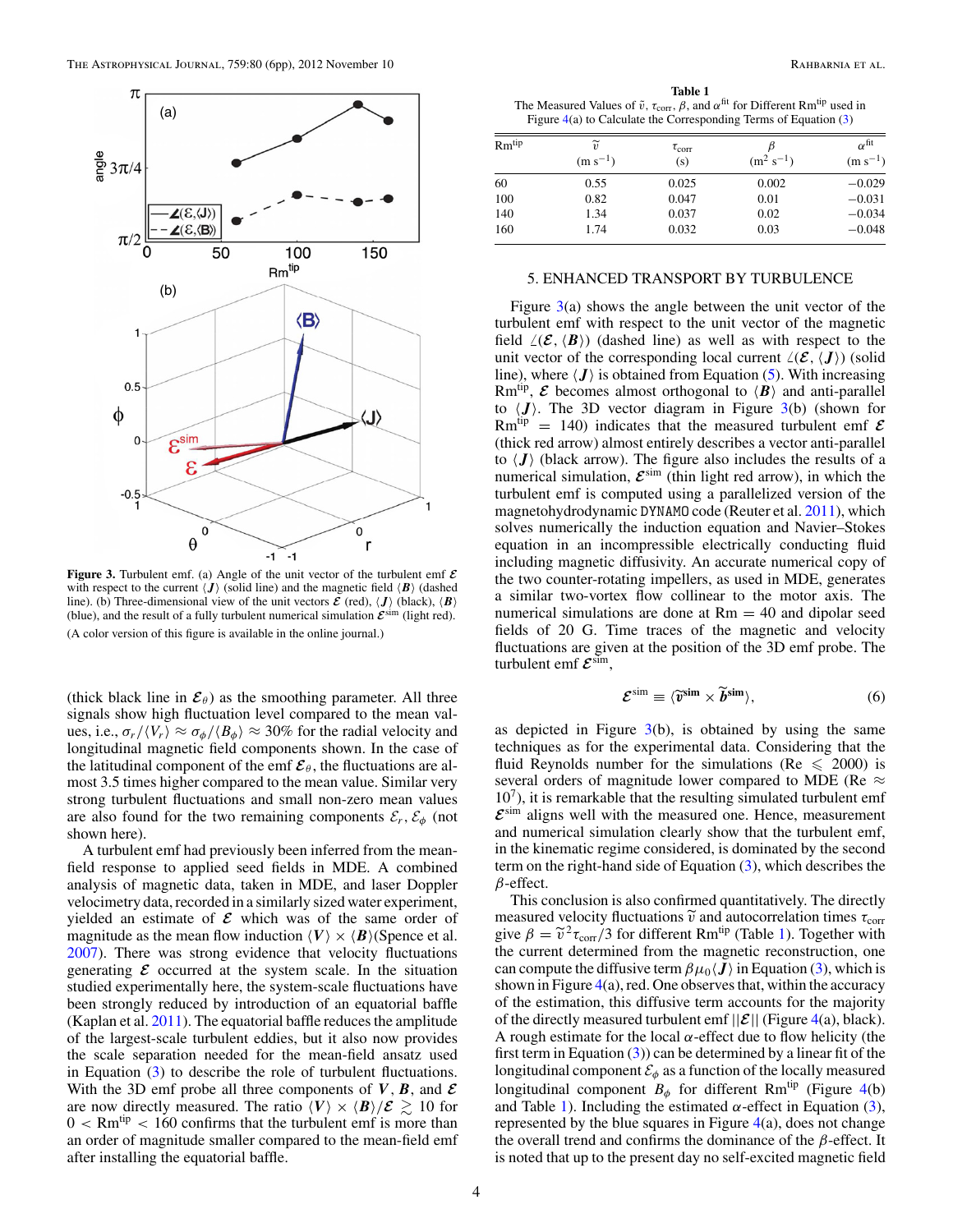<span id="page-4-0"></span>

**Figure 4.** Mean-field electrodynamics interpretation. (a) Comparison of the *β*-effect-associated part of Equation [\(3\)](#page-1-0) (red circles, red line) with the directly measured turbulent emf  $||\mathcal{E}||$  (black crosses, black line). The blue circles represent Equation [\(3\)](#page-1-0) by including an estimate for the local *α*-effect. (b) A linear fit of  $\mathcal{E}_{\phi}(B_{\phi})$  yields an estimate of the local turbulent helicity  $\alpha$  for four different  $Rm<sup>tip</sup>$  (Table [1\)](#page-3-0).

(A color version of this figure is available in the online journal.)

growth has been observed in MDE. In order to achieve dynamo action further experiments including stronger motors for driving the impellers and extra sets of rotatable baffles (in addition to the previously mentioned equatorial baffle) to optimize the ratio between poloidal and toroidal flows and to increase the flow helicity are planned.

## 6. SUMMARY AND OUTLOOK

In summary, this work presents direct observations of the 3D turbulent emf in a turbulent flow of liquid sodium. The measurements support the ansatz of an enhanced eddy resistivity predicted by simple mean-field theory models. This is the first time such a measurement has been possible in a laboratory setting, as described here. Future studies of the turbulent emf using multiple arrays of 3D emf probes are in preparation. These and other forthcoming experimental measurements of the global structure of MHD turbulence will provide detailed insight into key questions addressing the effect of large-scale and

small-scale helicity ( $\alpha$ -effect) and the role of molecular diffusivity in mediating the turbulent transport of magnetic fields.

The measurements discussed here were taken in a laboratory experiment, but the general nature of the findings has great impact for our understanding of the turbulent transport of vector quantities within astrophysical objects. In particular, for isotropic turbulence where the magnetic stresses are weak, these measurements strongly support simple mean-field closure methods that have been of vital importance in the modeling of magnetic transport in astrophysics, particularly for the dynamo problem (Blackman & Field 2002; Brandenburg & Subramanian 2005b). The turbulent transport of magnetic fields likely also plays a vital role in planet and star formation, and in MHD dynamics on galactic scales. Just such an enhanced magnetic diffusion may be essential for setting the solar activity cycle (Charbonneau 2010) and also the rate of star formation in the magnetic interstellar medium (Gaensler et al. 2011). Turbulence in astrophysical settings can be significantly non-isotropic or dominated by magnetic stresses, and those parameter regimes are a direction for future experiments.

The authors thank Ingrid Reese, John Wallace, and Paul Brooks for technical assistance and probe work at the MDE. This project is funded by the National Science Foundation and is a member experiment of the Center for Magnetic Self Organization in Laboratory and Astrophysical Plasmas (CMSO). B.P.B. is supported in part by NSF Astronomy and Astrophysics postdoctoral fellowship AST 09-02004. CMSO is supported by NSF grant PHY 08-21899.

#### REFERENCES

- Bhattacharjee, A., & Yuan, Y. 1995, [ApJ,](http://dx.doi.org/10.1086/176094) [449, 739](http://adsabs.harvard.edu/abs/1995ApJ...449..739B)
- Blackman, E. G., & Field, G. B. 2002, [Phys. Rev. Lett.,](http://dx.doi.org/10.1103/PhysRevLett.89.265007) [89, 265007](http://adsabs.harvard.edu/abs/2002PhRvL..89z5007B)
- Böhm-Vitense, E. 1958, Z. Astrophys., [46, 108](http://adsabs.harvard.edu/abs/1958ZA.....46..108B)
- Bolonov, N. I., Kharenko, A. M., & Eidelman, A. E. 1976, Inzh.-Fiz. Zh., [31,](http://adsabs.harvard.edu/abs/1976InFiZ..31..243B) [243](http://adsabs.harvard.edu/abs/1976InFiZ..31..243B)
- Brandenburg, A., & Subramanian, K. 2005a, [Phys. Rep.,](http://dx.doi.org/10.1016/j.physrep.2005.06.005) [417, 1](http://adsabs.harvard.edu/abs/2005PhR...417....1B)
- Brandenburg, A., & Subramanian, K. 2005b, [A&A,](http://dx.doi.org/10.1051/0004-6361:20053221) [439, 835](http://adsabs.harvard.edu/abs/2005A&A...439..835B)
- Brown, B. P., Browning, M. K., Brun, A. S., Miesch, M. S., & Toomre, J. 2010, [ApJ,](http://dx.doi.org/10.1088/0004-637X/711/1/424) [711, 424](http://adsabs.harvard.edu/abs/2010ApJ...711..424B)
- Charbonneau, P. 2010, Living Rev. Sol. Phys., [7, 3](http://adsabs.harvard.edu/abs/2010LRSP....7....3C)
- Dudley, M. L., & James, R. W. 1989, [Proc. R. Soc. A,](http://dx.doi.org/10.1098/rspa.1989.0112) [425, 407](http://adsabs.harvard.edu/abs/1989RSLPS.425..407D)
- Frick, P., Noskov, V., Denisov, S., & Stepanov, R. 2010, *Phys. Rev. Lett.*, [105,](http://adsabs.harvard.edu/abs/2010PhRvL.105r4502F) [184502](http://adsabs.harvard.edu/abs/2010PhRvL.105r4502F)
- Gaensler, B. M., Haverkorn, M., Burkhart, B., et al. 2011, [Nature,](http://dx.doi.org/10.1038/nature10446) [478, 214](http://adsabs.harvard.edu/abs/2011Natur.478..214G)
- Gailitis, A., Lielausis, O., Platacis, E., et al. 2001, [Phys. Rev. Lett.,](http://dx.doi.org/10.1103/PhysRevLett.86.3024) [86, 3024](http://adsabs.harvard.edu/abs/2001PhRvL..86.3024G)
- Germano, M., Piomelli, U., Moin, P., & Cabot, W. H. 1991, [Phys. Fluids,](http://dx.doi.org/10.1063/1.857955) [3,](http://adsabs.harvard.edu/abs/1991PhFl....3.1760G) [1760](http://adsabs.harvard.edu/abs/1991PhFl....3.1760G)
- Glatzmaier, G. A., & Roberts, P. H. 1995, [Nature,](http://dx.doi.org/10.1038/377203a0) [377, 203](http://adsabs.harvard.edu/abs/1995Natur.377..203G)
- Hidalgo, C., Pedrosa, M. A., Sánchez, E., et al. 2000, [Plasma Phys. Control.](http://dx.doi.org/10.1088/0741-3335/42/5A/316) [Fusion,](http://dx.doi.org/10.1088/0741-3335/42/5A/316) 42, A260000
- Hughes, D. W., & Cattaneo, F. 2008, [J. Fluid Mech.,](http://dx.doi.org/10.1017/S0022112007009214) [594, 445](http://adsabs.harvard.edu/abs/2008JFM...594..445H)
- Hughes, D. W., Proctor, M. R. E., & Cattaneo, F. 2011, [MNRAS,](http://dx.doi.org/10.1111/j.1745-3933.2011.01053.x) [414, L45](http://adsabs.harvard.edu/abs/2011MNRAS.414L..45H)
- Ji, H., Burin, M., Schartman, E., & Goodman, J. 2006, [Nature,](http://dx.doi.org/10.1038/nature05323) [444, 343](http://adsabs.harvard.edu/abs/2006Natur.444..343J)
- Ji, H., & Prager, S. C. 2002, Magnetohydrodynamics, [38, 191](http://adsabs.harvard.edu/abs/2002MHD....38..191J)
- Kageyama, A., Miyagoshi, T., & Sato, T. 2008, [Nature,](http://dx.doi.org/10.1038/nature07227) [454, 1106](http://adsabs.harvard.edu/abs/2008Natur.454.1106K)
- Kaplan, E. J., Clark, M. M., Nornberg, M. D., et al. 2011, [Phys. Rev. Lett.,](http://dx.doi.org/10.1103/PhysRevLett.106.254502) [106,](http://adsabs.harvard.edu/abs/2011PhRvL.106y4502K) [254502](http://adsabs.harvard.edu/abs/2011PhRvL.106y4502K)
- Käpylä, P. J., Korpi, M. J., & Brandenburg, A. 2009, [A&A,](http://dx.doi.org/10.1051/0004-6361/200811498) [500, 633](http://adsabs.harvard.edu/abs/2009A&A...500..633K)
- Miesch, M. S., & Toomre, J. 2009, [Annu. Rev. Fluid Mech.,](http://dx.doi.org/10.1146/annurev.fluid.010908.165215) [41, 317](http://adsabs.harvard.edu/abs/2009AnRFM..41..317M)
- Nornberg, M. D., Spence, E. J., Kendrick, R. D., Jacobson, C. M., & Forest, C. B. 2006, [Phys. Plasmas,](http://dx.doi.org/10.1063/1.2173614) [13, 055901](http://adsabs.harvard.edu/abs/2006PhPl...13e5901N)
- Noskov, V., Stepanov, R., Denisov, S., et al. 2009, [Phys. Fluids,](http://dx.doi.org/10.1063/1.3123529) [21, 045108](http://adsabs.harvard.edu/abs/2009PhFl...21d5108N)
- Pétrélis, F., Bourgoin, M., Marié, L., et al. 2003, *[Phys. Rev. Lett.,](http://dx.doi.org/10.1103/PhysRevLett.90.174501) [90, 174501](http://adsabs.harvard.edu/abs/2003PhRvL..90q4501P)*
- Pope, S. B. 2000, Turbulent Flows (Cambridge: Cambridge Univ. Press)
- Rädler, K.-H., & Stepanov, R. 2006, *[Phys. Rev. E,](http://dx.doi.org/10.1103/PhysRevE.73.056311) [73, 056311](http://adsabs.harvard.edu/abs/2006PhRvE..73e6311R)*
- Reighard, A. B., & Brown, M. R. 2001, [Phys. Rev. Lett.,](http://dx.doi.org/10.1103/PhysRevLett.86.2794) [86, 2794](http://adsabs.harvard.edu/abs/2001PhRvL..86.2794R)
- Reuter, K., Jenko, F., & Forest, C. B. 2011, [New J. Phys.,](http://dx.doi.org/10.1088/1367-2630/13/7/073019) [13, 073019](http://adsabs.harvard.edu/abs/2011NJPh...13g3019R)